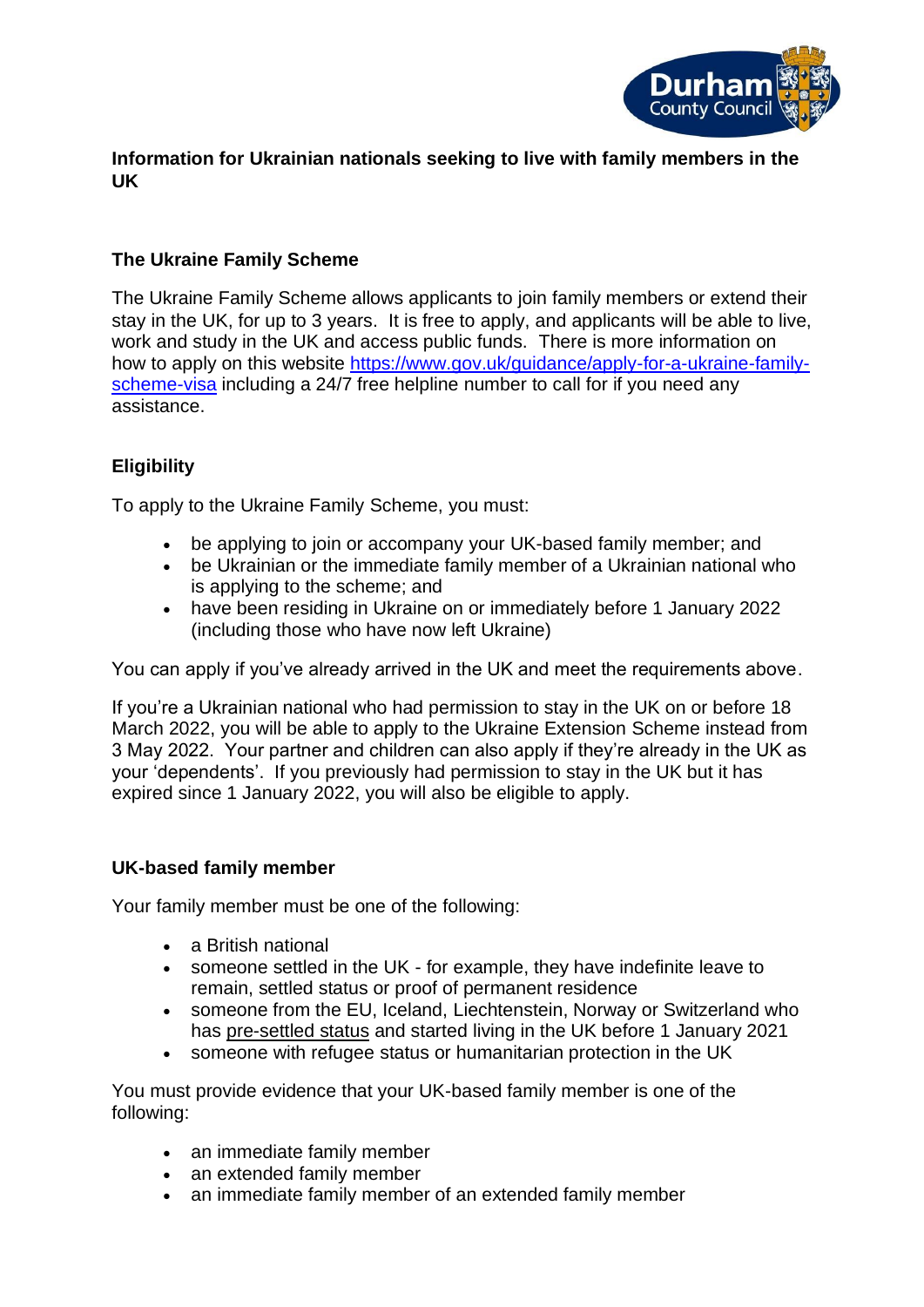Full details of eligible family members are available at <https://www.gov.uk/guidance/apply-for-a-ukraine-family-scheme-visa>

You might also be eligible for the [EU Settlement Scheme Family Permit](https://www.gov.uk/family-permit) if you are the family member of someone who is living in the UK with settled or pre-settled status under the EU Settlement Scheme who is from the EU, Iceland, Liechtenstein, Norway or Switzerland. You can choose which scheme you apply for but please do not apply to both the Ukraine Family Scheme and the EU Settlement Scheme Family Permit.

## **How to Apply**

You must [apply online for the Ukraine Family Scheme](https://apply.visas-immigration.service.gov.uk/apply-visa-type/ukraine-scheme-ooc) if you are outside the UK. If you are granted permission under the Ukraine Family Scheme you will receive either:

- an official letter of permission (if you hold a valid Ukrainian international passport)
- a visa (if you attended a Visa Application Centre because you do not hold a valid Ukrainian international passport)

More information about this is available at [https://www.gov.uk/guidance/apply-for-a](https://www.gov.uk/guidance/apply-for-a-ukraine-family-scheme-visa)[ukraine-family-scheme-visa](https://www.gov.uk/guidance/apply-for-a-ukraine-family-scheme-visa)

#### **Support**

#### **Financial Support**

If you qualify for the Ukraine Family Scheme you can receive financial support while a claim for benefits is progressed. You can call to speak to someone about this on 03000 267900 or use this link if you prefer, Support and Advice for Ukrainian [Refugees and Sponsors -](https://doitonline.durham.gov.uk/en/service/Support_And_Advice_For_Ukrainian_Refugees_and_sponsors) doitonline - Information - Durham

#### **Jobcentre Plus**

Those arriving in the UK under the Ukraine Family Scheme will be able to work, access benefits and public funds. It is recommended that individuals apply online immediately upon arrival at [Gov.uk: How to claim Universal Credit.](http://www.gov.uk/universal-credit/how-to-claim)

If an interpreter is required, it is recommended that an application is made by telephone on 0800 328 5644.

To verify identity, you will be invited to attend a local Jobcentre Plus office with official documentation. You will be contacted direct by Jobcentre Plus to arrange this.

The Jobcentre Work Coach will assist with an application for a National Insurance number during this appointment, where necessary. Work Coaches will also assist with an application for Child Benefit, where applicable.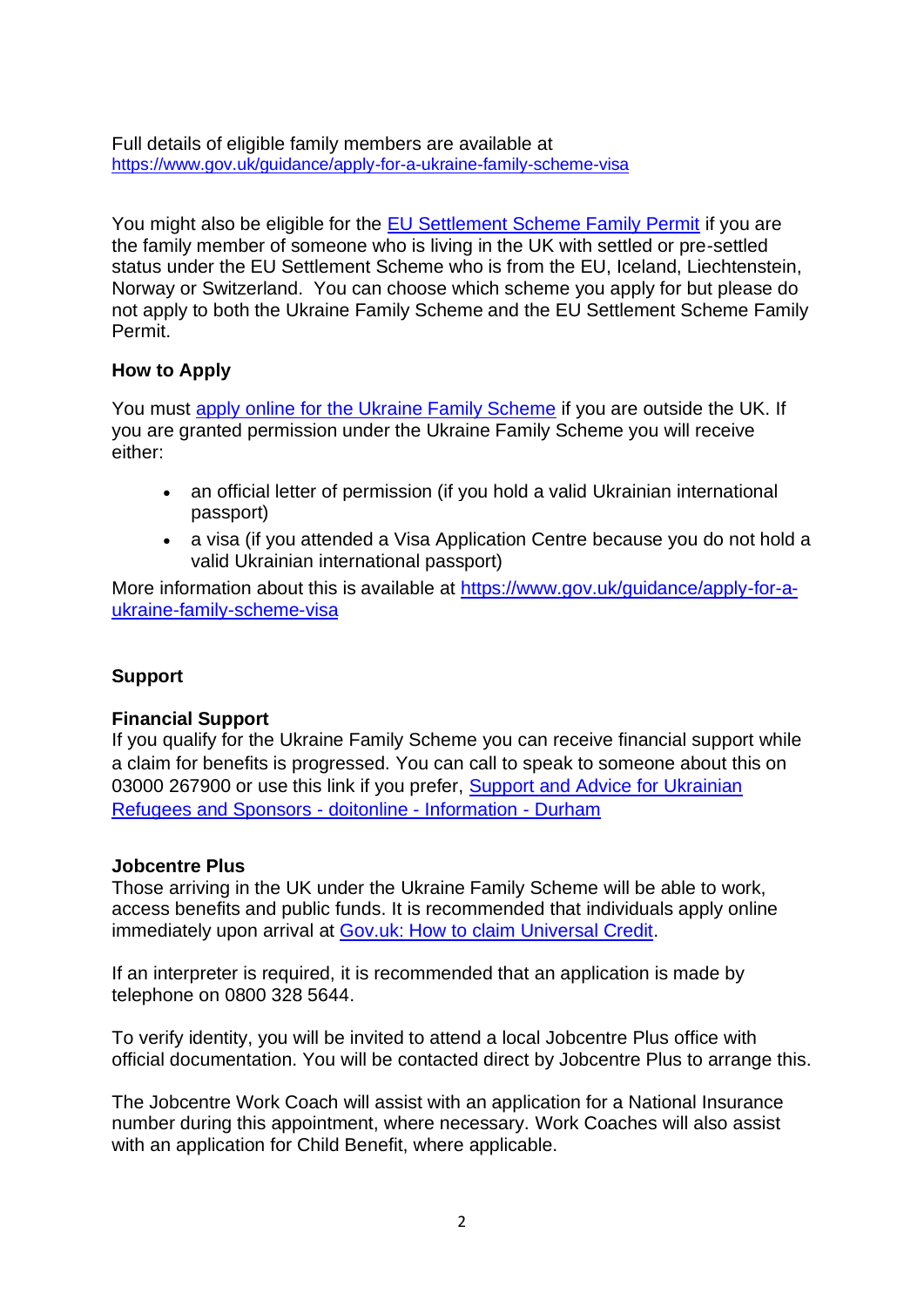You will need to agree to a Claimant Commitment as part of the Universal Credit application process. This will be agreed with your Work Coach and will set out what you agree to do to prepare for and look for work.

#### **Register with a doctor**

The National Health Service (NHS) provides health services to people living in the UK. Most of these services are free.

In the UK, family doctors are called General Practitioners (GPs.) They work in local GP practices. A GP is usually the first doctor you will see when accessing healthcare. You may also see other members of the GP practice team including practice nurses, midwives, health visitors, health care assistants and pharmacists.

You need to register with a GP practice as soon as you can when you arrive in the UK so you can see a GP, or other health care professional, when you are sick.

Further information can be found at [registering with your local GP practice](https://assets.nhs.uk/prod/documents/how-to-register-with-a-gp-asylum-seekers-and-refugees.pdf#:~:text=There%20is%20no%20regulatory%20requirement%20to%20prove%20identity%2C,no%20contractual%20requirement%20for%20GPs%20to%20request%20this.) is available.

More information can be found at [How to register with a GP Practice](https://www.nhs.uk/nhs-services/gps/how-to-register-with-a-gp-surgery/)

#### **School places for children and young people**

Parents/carers of Ukrainian children and young people can apply for a school place and places will be offered at the school applied for if it has places available. If the preferred school(s) does not have a spare place, a place will be offered at the school closest to the home address that does have a place available.

Parents or carers need to [complete the school admissions form](https://www.durham.gov.uk/ukrainianschoolplaces) for each child who needs a school place. The completed form should be emailed to [schooladmissions@durham.gov.uk](mailto:schooladmissions@durham.gov.uk) or posted to School Places and Admissions, Durham County Council, Green Lane, Spennymoor DL16 6JQ.

When you are informed of the school place offered, you will also be advised whether free home to school transport will be provided. A separate application for school transport will not be necessary.

If you require information about how to apply for a school place, or details of schools in the local area that have spare places, please contact School Admissions on 03000 265893; 03000 265894; or 03000 265777 with:

- The name of your child or children
- Their date of birth
- The full address (including postcode) of where you're staying.

#### **English language support**

If English isn't your first language, ESOL (English for Speakers of Other Languages) courses will help you to develop your communication skills for everyday situations. The courses also offer an opportunity to work with students from different countries, make new friends, boost your confidence, as well as learn how to read, write, and speak clearly in English.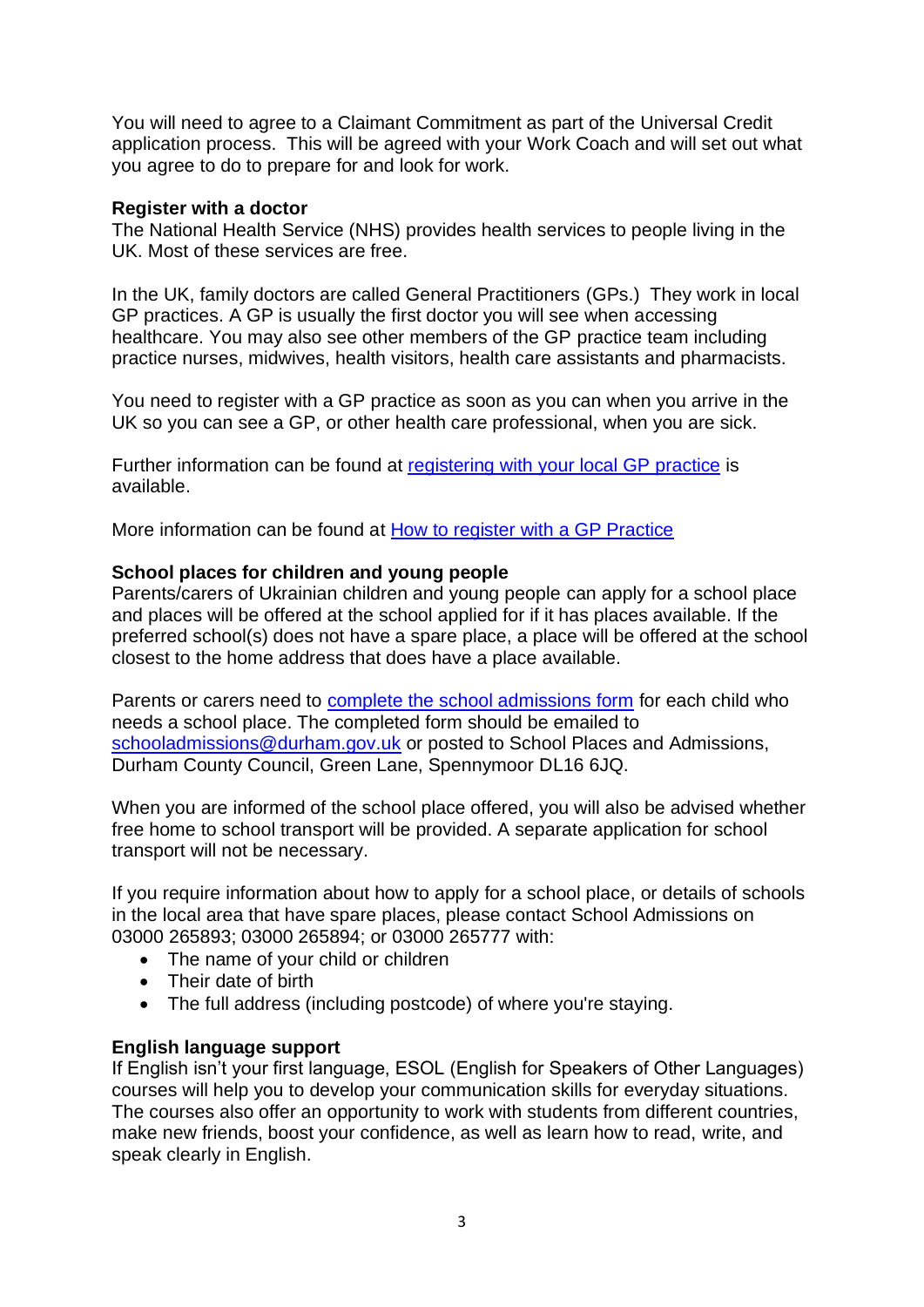For information on courses, call 03000 266115 or email [durhamlearn@durham.gov.uk](mailto:durhamlearn@durham.gov.uk)

### **What do I need to know about life in the UK?**

The British Red Cross has produced an information leaflet to provide arrivals with useful information [information-leaflet-for-ukrainians-arriving-in-the-uk.pdf](https://www.redcross.org.uk/-/media/documents/get-help-as-a-refugee/ukraine/information-leaflet-for-ukrainians-arriving-in-the-uk.pdf?la=en&hash=F7B944113231A3D1E81779862CBB0CE8C6E94EC8)  [\(redcross.org.uk\)](https://www.redcross.org.uk/-/media/documents/get-help-as-a-refugee/ukraine/information-leaflet-for-ukrainians-arriving-in-the-uk.pdf?la=en&hash=F7B944113231A3D1E81779862CBB0CE8C6E94EC8) which has also been translated to Ukrainian [information-leaflet-for](https://www.redcross.org.uk/-/media/documents/get-help-as-a-refugee/ukraine/information-leaflet-for-ukrainians-arriving-in-the-uk_ukrainian.pdf?la=en&hash=74D6150B1BE2D49E4F4A88D102F62737F2DE325D)[ukrainians-arriving-in-the-uk\\_ukrainian.pdf \(redcross.org.uk\)](https://www.redcross.org.uk/-/media/documents/get-help-as-a-refugee/ukraine/information-leaflet-for-ukrainians-arriving-in-the-uk_ukrainian.pdf?la=en&hash=74D6150B1BE2D49E4F4A88D102F62737F2DE325D)

### **How to find missing family in Ukraine**

If you have lost contact with your family in Ukraine during the conflict and you know they have crossed the border, please keep trying to contact them. It may be a temporary loss of contact as they travel to other countries with different phone networks.

If you are unable to contact your family and you think they are still within the territory of Ukraine, the British Red Cross [international family tracing service](https://www.redcross.org.uk/get-help/get-help-as-a-refugee/help-for-refugees-from-ukraine) may be able to help.

### **Other help and useful links**

#### • **Translation support**

There are several tools and apps which can be used to support communications. Although we cannot recommend any particular provision, the three suggestions below offer spoken options, which can be helpful in an emergency situation.

Please remember that the more you say, the less accurate the translation usually is, and none are 100 per cent reliable.

Google Translate app  $\frac{c}{x}$ 

Microsoft Interpreter **(The following Youtube link shows you how to use** this: [https://www.youtube.com/watch?v=e7EbbeJPKqc&t=1s\)](https://www.youtube.com/watch?v=e7EbbeJPKqc&t=1s)

 $\eta$  ((c) SayHi Translate app

## • **North East Migration Partnership**

The [North East Migration Partnership website](https://www.nemp.org.uk/ukraine/) includes links to pages and useful resources.

## • **Barnardo's free helpline to support Ukrainian families**

Barnardo's has set up the Ukrainian Support Helpline. The helpline is available to anyone fleeing the conflict in Ukraine. Barnardo's free helpline is 0800 148 8586 and is staffed by English, Ukrainian and Russian speakers. The helpline is open Monday to Friday, 10am-8pm and Saturday, 10am-3pm.